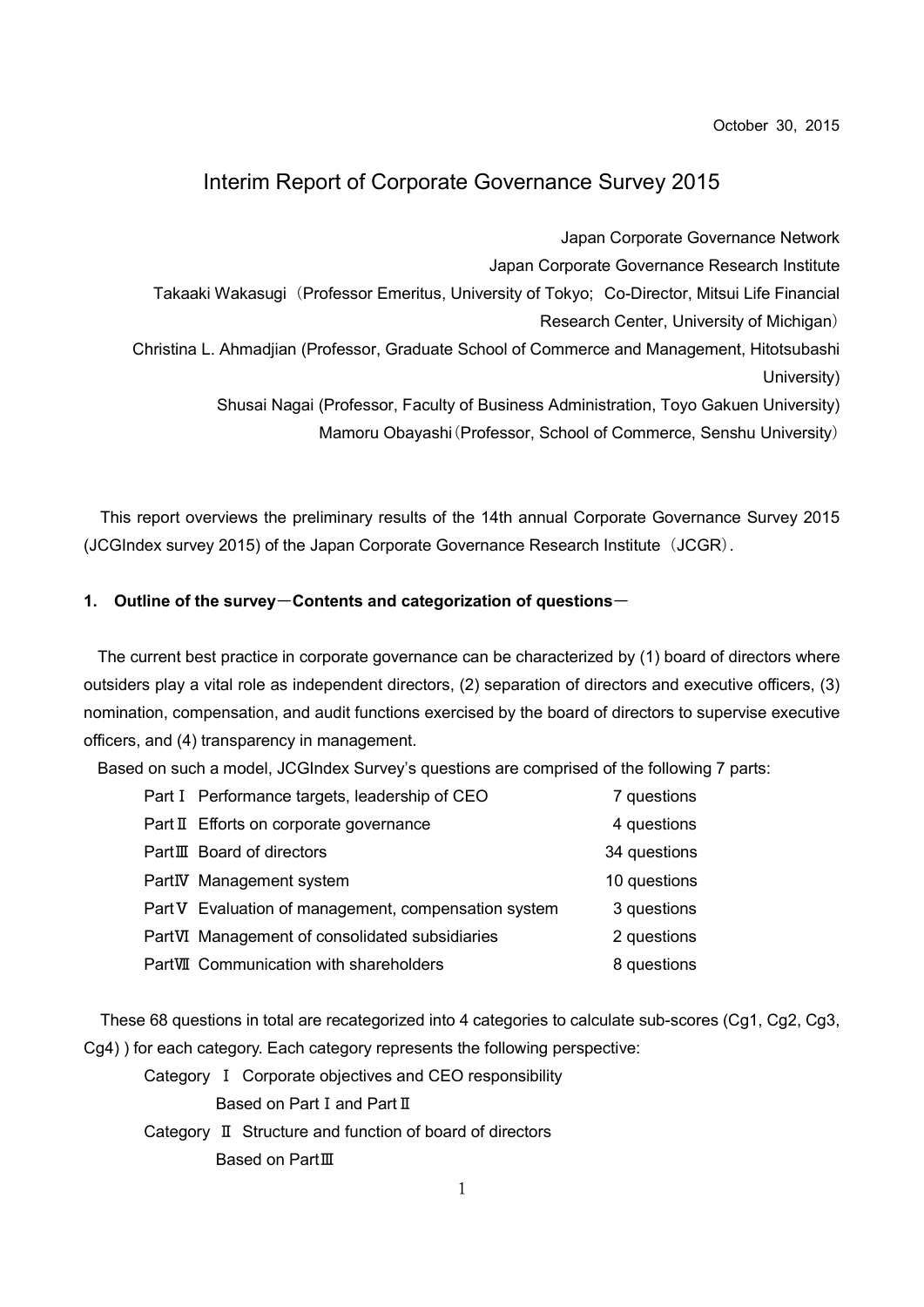Category Ⅲ Management system Based om PartIV, Part V and PartVI Category Ⅳ Transparency and communication to shareholders Based on PartⅦ

#### 2. Meaning of the Categories

Categories Ⅰ and Ⅱ are related to corporate governance system, and Ⅲ and Ⅳ are about corporate management system. Although it is possible to value the corporate governance through Categories Ⅰ and Ⅱ alone, Categories Ⅲ and Ⅳ are incorporated into JCGIndex, based on the belief that good management system is established under the good governance system.

### 3. The Number of companies that responded to the survey

From August 2015 to October 2015, we surveyed all companies listed on the First Section of the Tokyo Stock Exchange (1,888, as of August 4, 2015), of which 145 have responded to the survey as of today. We are grateful to all companies that responded to this survey.

### 4. Interim results of JCGIndex and category scores

We calculated the JCGIndex and its sub-scores by category for the 115 companies that had responded to the survey by the deadline. Below is the comparison of this year's sub-scores and the JCGIndex to those in the previous year.

| Category        |                                      | Weight<br>(A) | Mean<br>(B) | Achievement |
|-----------------|--------------------------------------|---------------|-------------|-------------|
|                 |                                      |               |             | rate        |
|                 |                                      |               |             | (B) / (A)   |
|                 | Performance targets and structure of | 22            | 9.2         | 41.8%       |
|                 | responsibilities of management       | (22)          | (10.00)     | (45.5%)     |
| $\mathbf{I}$    | Functions and composition of board   | 42            | 18.3        | 43.6%       |
|                 | of directors                         | (46)          | (20.2)      | $(43.9\%)$  |
| Ш               | Executive management structure of    | 28            | 18.1        | 64.6%       |
|                 | top management                       | (24)          | (14.6)      | $(60.8\%)$  |
| IV              | Communication with<br>shareholders   | 8             | 4.9         | 61.3%       |
|                 | and transparency                     | (8)           | (4.9)       | (61.3%)     |
| <b>JCGIndex</b> |                                      | 100           | 50.5        |             |
|                 |                                      | (100)         | (49.7)      |             |

Table Sub-scores and achievement rates by category

\*Results in 2014 are in parentheses.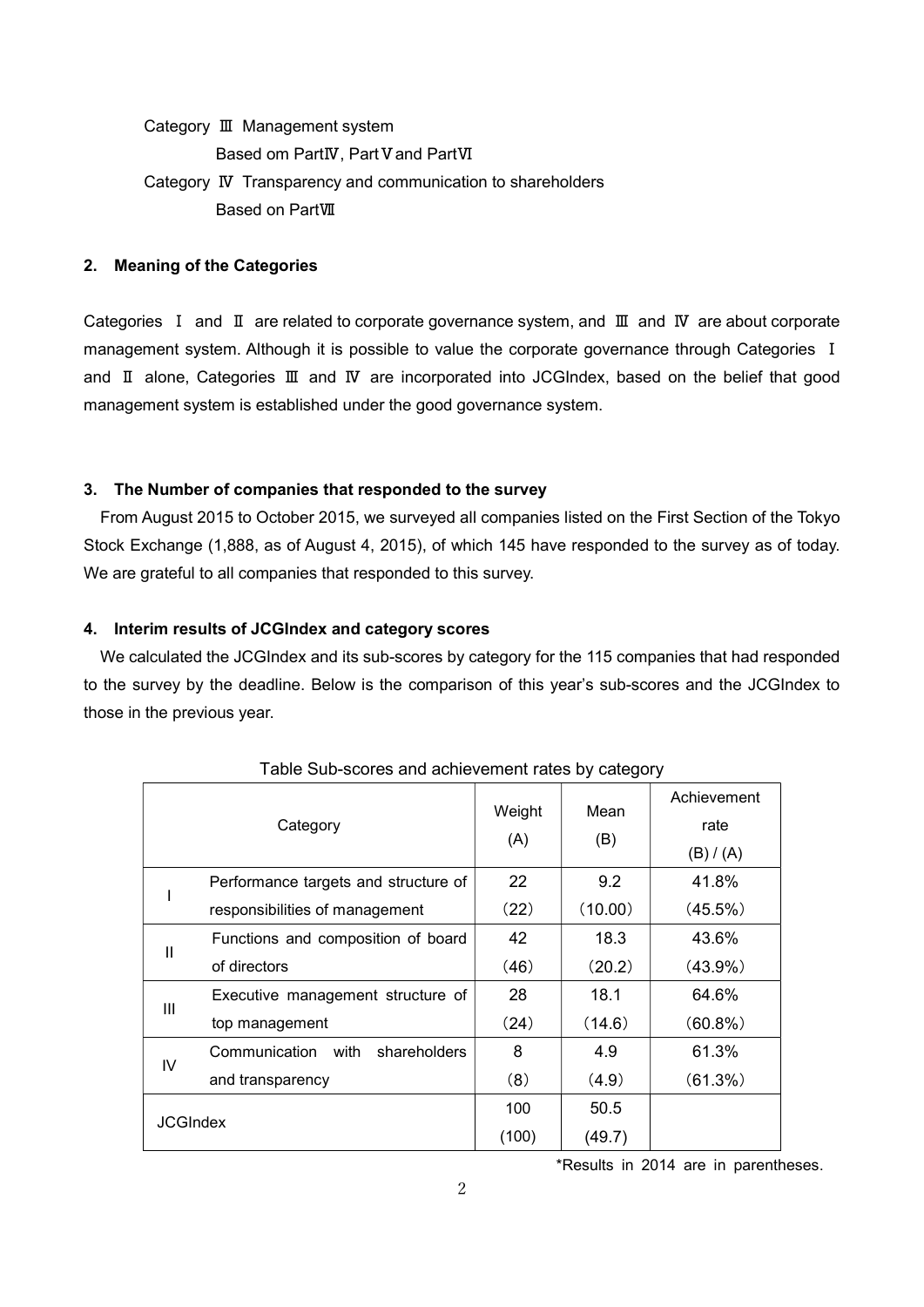### 5. Distribution of JCGIndex and sub-scores

## (1) JCGIndex







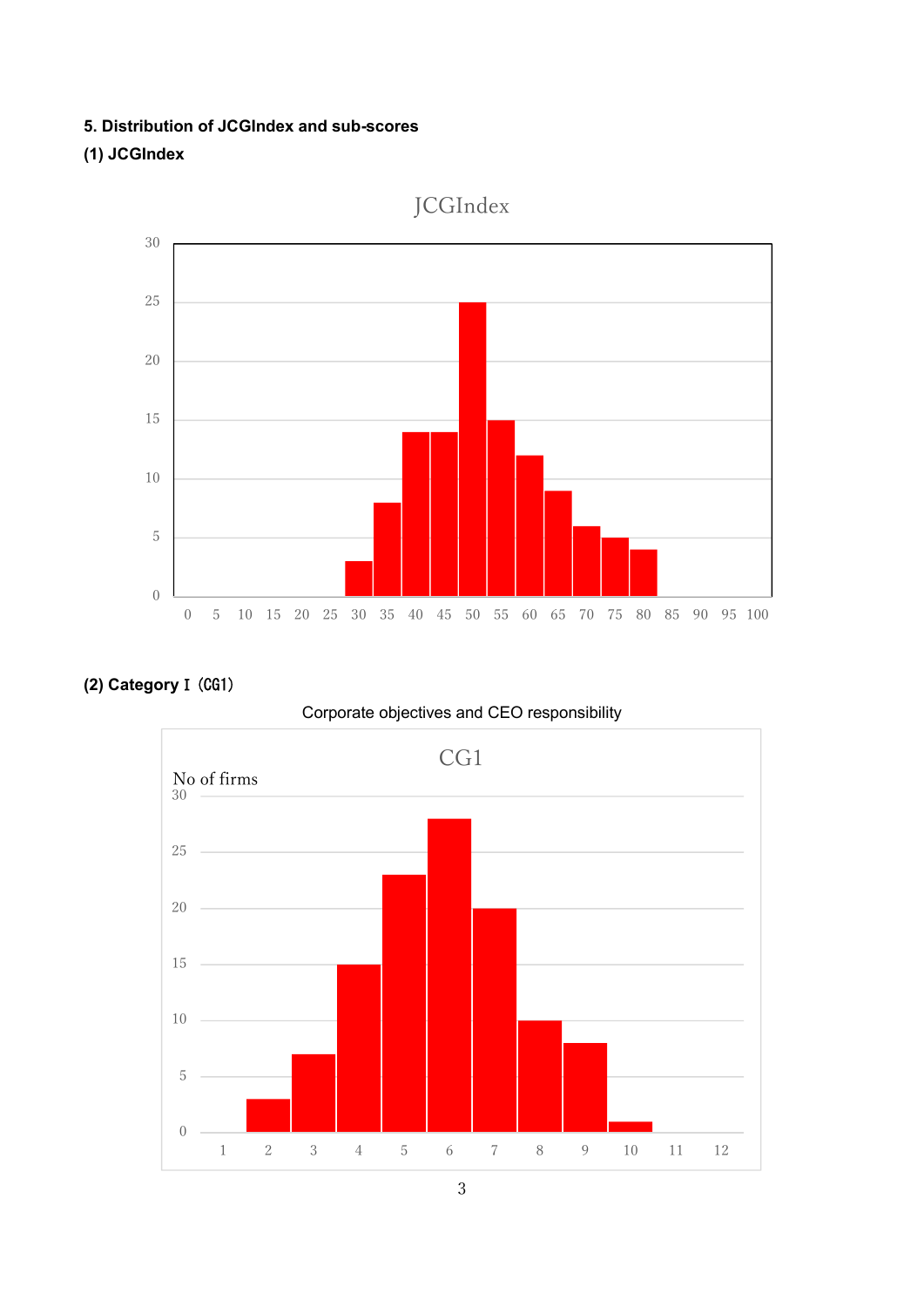# (3) CategoryⅡ(CG2)



Functions and composition of board of directors

## (4) CategoryⅢ (CG3)



Executive management structure of top management